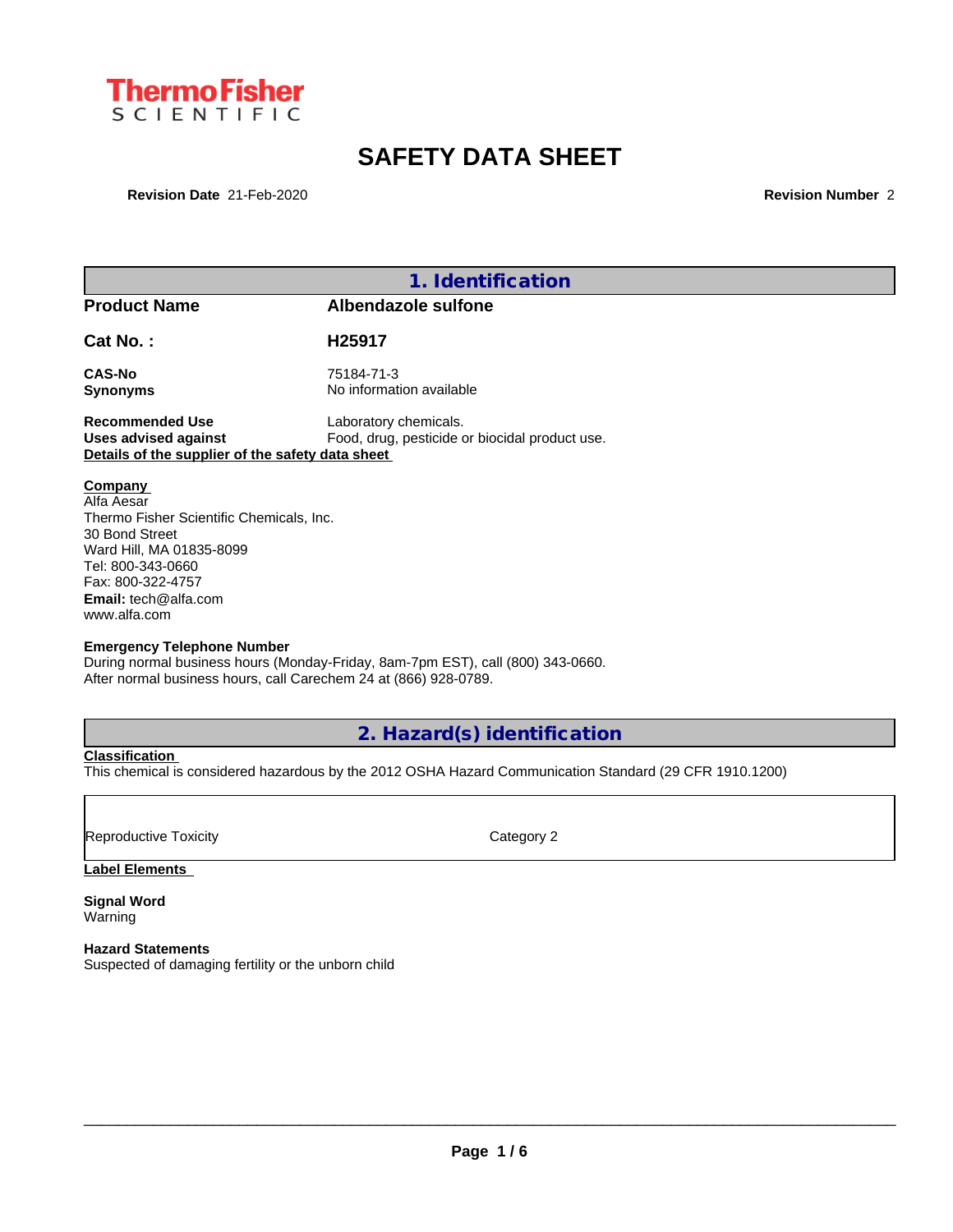

#### **Precautionary Statements Prevention** Obtain special instructions before use Do not handle until all safety precautions have been read and understood Use personal protective equipment as required **Response** IF exposed or concerned: Get medical attention/advice **Storage** Store locked up **Disposal** Dispose of contents/container to an approved waste disposal plant **Hazards not otherwise classified (HNOC)** None identified

## **3. Composition/Information on Ingredients**

| <b>Component</b>                       |                                             | <b>CAS-No</b>                                                                                                        | Weight % |  |
|----------------------------------------|---------------------------------------------|----------------------------------------------------------------------------------------------------------------------|----------|--|
|                                        | Albendazole sulfone<br>75184-71-3<br>$=100$ |                                                                                                                      |          |  |
|                                        |                                             | 4. First-aid measures                                                                                                |          |  |
| <b>General Advice</b>                  |                                             | If symptoms persist, call a physician.                                                                               |          |  |
| <b>Eye Contact</b>                     | medical attention.                          | Rinse immediately with plenty of water, also under the eyelids, for at least 15 minutes. Get                         |          |  |
| <b>Skin Contact</b>                    |                                             | Wash off immediately with plenty of water for at least 15 minutes. If skin irritation persists,<br>call a physician. |          |  |
| <b>Inhalation</b>                      | symptoms occur.                             | Remove to fresh air. If not breathing, give artificial respiration. Get medical attention if                         |          |  |
| Ingestion                              | symptoms occur.                             | Clean mouth with water and drink afterwards plenty of water. Get medical attention if                                |          |  |
| Most important symptoms and<br>effects | None reasonably foreseeable.                |                                                                                                                      |          |  |
| <b>Notes to Physician</b>              | Treat symptomatically                       |                                                                                                                      |          |  |
|                                        |                                             |                                                                                                                      |          |  |

**5. Fire-fighting measures**

| Unsuitable Extinguishing Media                             | No information available                             |  |
|------------------------------------------------------------|------------------------------------------------------|--|
| <b>Flash Point</b><br>Method -                             | No information available<br>No information available |  |
| <b>Autoignition Temperature</b><br><b>Explosion Limits</b> | No information available                             |  |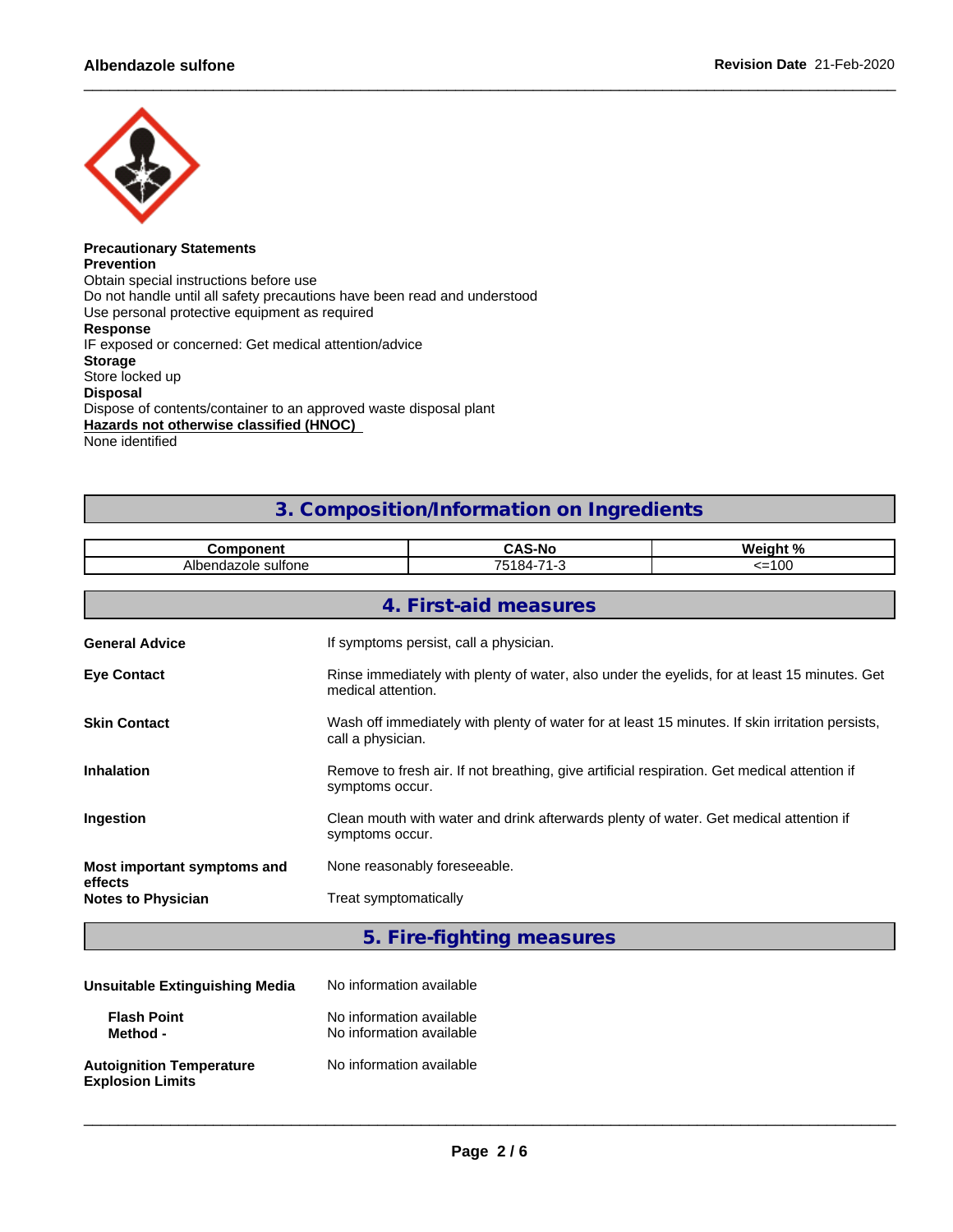| Upper                                                            | No data available        |
|------------------------------------------------------------------|--------------------------|
| Lower                                                            | No data available        |
| <b>Sensitivity to Mechanical Impact No information available</b> |                          |
| Sensitivity to Static Discharge                                  | No information available |

## **Specific Hazards Arising from the Chemical**

Keep product and empty container away from heat and sources of ignition.

## **Hazardous Combustion Products**

None known.

## **Protective Equipment and Precautions for Firefighters**

As in any fire, wear self-contained breathing apparatus pressure-demand, MSHA/NIOSH (approved or equivalent) and full protective gear.

| <b>NFPA</b>                                                                                                                 |                                   |                                                                                                                                                 |                                                                                                                                                                                        |
|-----------------------------------------------------------------------------------------------------------------------------|-----------------------------------|-------------------------------------------------------------------------------------------------------------------------------------------------|----------------------------------------------------------------------------------------------------------------------------------------------------------------------------------------|
| <b>Health</b><br>0                                                                                                          | <b>Flammability</b>               | Instability<br>O                                                                                                                                | <b>Physical hazards</b>                                                                                                                                                                |
|                                                                                                                             |                                   | 6. Accidental release measures                                                                                                                  |                                                                                                                                                                                        |
| <b>Personal Precautions</b>                                                                                                 | formation.                        |                                                                                                                                                 | Ensure adequate ventilation. Use personal protective equipment as required. Avoid dust                                                                                                 |
| <b>Environmental Precautions</b>                                                                                            | Information.                      | Should not be released into the environment. See Section 12 for additional Ecological                                                           |                                                                                                                                                                                        |
| Methods for Containment and Clean Sweep up and shovel into suitable containers for disposal. Keep in suitable, closed<br>Up | containers for disposal.          |                                                                                                                                                 |                                                                                                                                                                                        |
|                                                                                                                             |                                   | 7. Handling and storage                                                                                                                         |                                                                                                                                                                                        |
| <b>Handling</b>                                                                                                             |                                   |                                                                                                                                                 | Wear personal protective equipment/face protection. Ensure adequate ventilation. Avoid<br>ingestion and inhalation. Avoid dust formation. Do not get in eyes, on skin, or on clothing. |
| <b>Storage</b>                                                                                                              |                                   | Keep containers tightly closed in a dry, cool and well-ventilated place.                                                                        |                                                                                                                                                                                        |
|                                                                                                                             |                                   | 8. Exposure controls / personal protection                                                                                                      |                                                                                                                                                                                        |
| <b>Exposure Guidelines</b>                                                                                                  |                                   | This product does not contain any hazardous materials with occupational exposure<br>limitsestablished by the region specific regulatory bodies. |                                                                                                                                                                                        |
| <b>Engineering Measures</b>                                                                                                 | None under normal use conditions. |                                                                                                                                                 |                                                                                                                                                                                        |
| <b>Personal Protective Equipment</b>                                                                                        |                                   |                                                                                                                                                 |                                                                                                                                                                                        |
| <b>Eye/face Protection</b>                                                                                                  | EN166.                            | Wear appropriate protective eyeglasses or chemical safety goggles as described by                                                               | OSHA's eye and face protection regulations in 29 CFR 1910.133 or European Standard                                                                                                     |
| Skin and body protection                                                                                                    |                                   | Wear appropriate protective gloves and clothing to prevent skin exposure.                                                                       |                                                                                                                                                                                        |
| <b>Respiratory Protection</b>                                                                                               |                                   | No protective equipment is needed under normal use conditions.                                                                                  |                                                                                                                                                                                        |
| <b>Hygiene Measures</b>                                                                                                     |                                   | Handle in accordance with good industrial hygiene and safety practice.                                                                          |                                                                                                                                                                                        |
|                                                                                                                             |                                   | 9. Physical and chemical properties                                                                                                             |                                                                                                                                                                                        |
| <b>Physical State</b><br>Appearance<br>Odor                                                                                 |                                   | Solid<br>No information available<br>No information available                                                                                   |                                                                                                                                                                                        |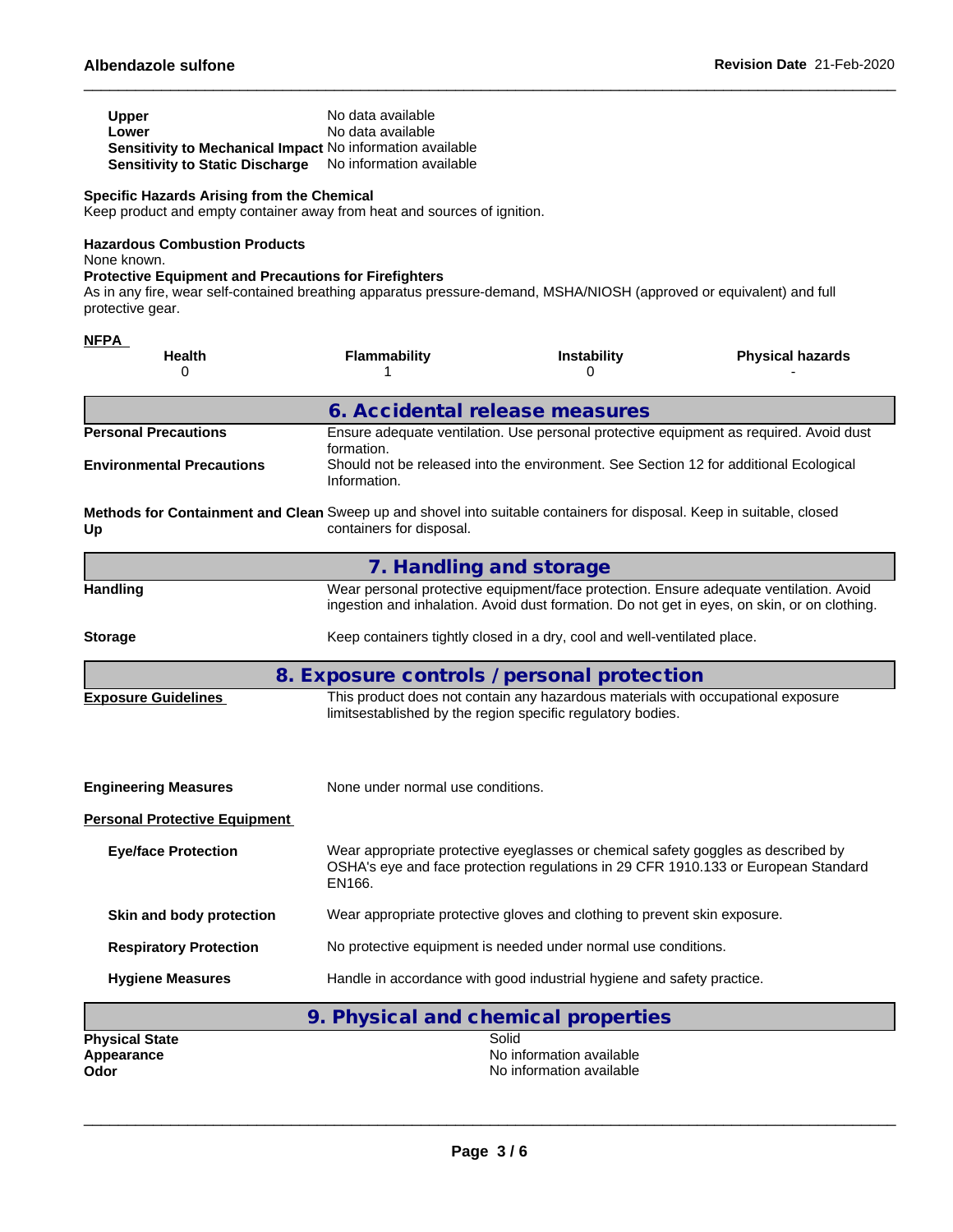| <b>Odor Threshold</b>                         | No information available                                        |
|-----------------------------------------------|-----------------------------------------------------------------|
| рH                                            | No information available                                        |
| <b>Melting Point/Range</b>                    | 290 - 292 °C / 554 - 557.6 °F                                   |
| <b>Boiling Point/Range</b>                    | No information available                                        |
| <b>Flash Point</b>                            | No information available                                        |
| <b>Evaporation Rate</b>                       | Not applicable                                                  |
| <b>Flammability (solid,gas)</b>               | No information available                                        |
| <b>Flammability or explosive limits</b>       |                                                                 |
| <b>Upper</b>                                  | No data available                                               |
| Lower                                         | No data available                                               |
| <b>Vapor Pressure</b>                         | No information available                                        |
| <b>Vapor Density</b>                          | Not applicable                                                  |
| <b>Specific Gravity</b>                       | No information available                                        |
| <b>Solubility</b>                             | No information available                                        |
| <b>Partition coefficient; n-octanol/water</b> | No data available                                               |
| <b>Autoignition Temperature</b>               | No information available                                        |
| <b>Decomposition Temperature</b>              | No information available                                        |
| Viscosity                                     | Not applicable                                                  |
| <b>Molecular Formula</b>                      | C <sub>12</sub> H <sub>15</sub> N <sub>3</sub> O <sub>4</sub> S |
| <b>Molecular Weight</b>                       | 297.33                                                          |
|                                               |                                                                 |

## **10. Stability and reactivity**

| <b>Reactive Hazard</b>                                                   | None known, based on information available |
|--------------------------------------------------------------------------|--------------------------------------------|
| <b>Stability</b>                                                         | Stable under normal conditions.            |
| <b>Conditions to Avoid</b>                                               | Incompatible products.                     |
| Incompatible Materials                                                   | Strong oxidizing agents                    |
| <b>Hazardous Decomposition Products None under normal use conditions</b> |                                            |
| <b>Hazardous Polymerization</b>                                          | Hazardous polymerization does not occur.   |
| <b>Hazardous Reactions</b>                                               | None under normal processing.              |

## **11. Toxicological information**

## **Acute Toxicity**

| <b>Product Information</b><br><b>Component Information</b><br><b>Toxicologically Synergistic</b><br><b>Products</b><br>Delayed and immediate effects as well as chronic effects from short and long-term exposure |               | No information available |            |                                                                                          |             |        |
|-------------------------------------------------------------------------------------------------------------------------------------------------------------------------------------------------------------------|---------------|--------------------------|------------|------------------------------------------------------------------------------------------|-------------|--------|
| <b>Irritation</b>                                                                                                                                                                                                 |               | No information available |            |                                                                                          |             |        |
| <b>Sensitization</b>                                                                                                                                                                                              |               | No information available |            |                                                                                          |             |        |
| Carcinogenicity                                                                                                                                                                                                   |               |                          |            | The table below indicates whether each agency has listed any ingredient as a carcinogen. |             |        |
| <b>Component</b>                                                                                                                                                                                                  | <b>CAS-No</b> | <b>IARC</b>              | <b>NTP</b> | <b>ACGIH</b>                                                                             | <b>OSHA</b> | Mexico |

| IARU.      | NIP        | AUGIN                                                 | USMA       | <b>MEXICO</b> |
|------------|------------|-------------------------------------------------------|------------|---------------|
| Not listed | Not listed | Not listed                                            | Not listed | Not listed    |
|            |            |                                                       |            |               |
|            |            |                                                       |            |               |
|            |            |                                                       |            |               |
|            |            | No information available<br>No information available. |            |               |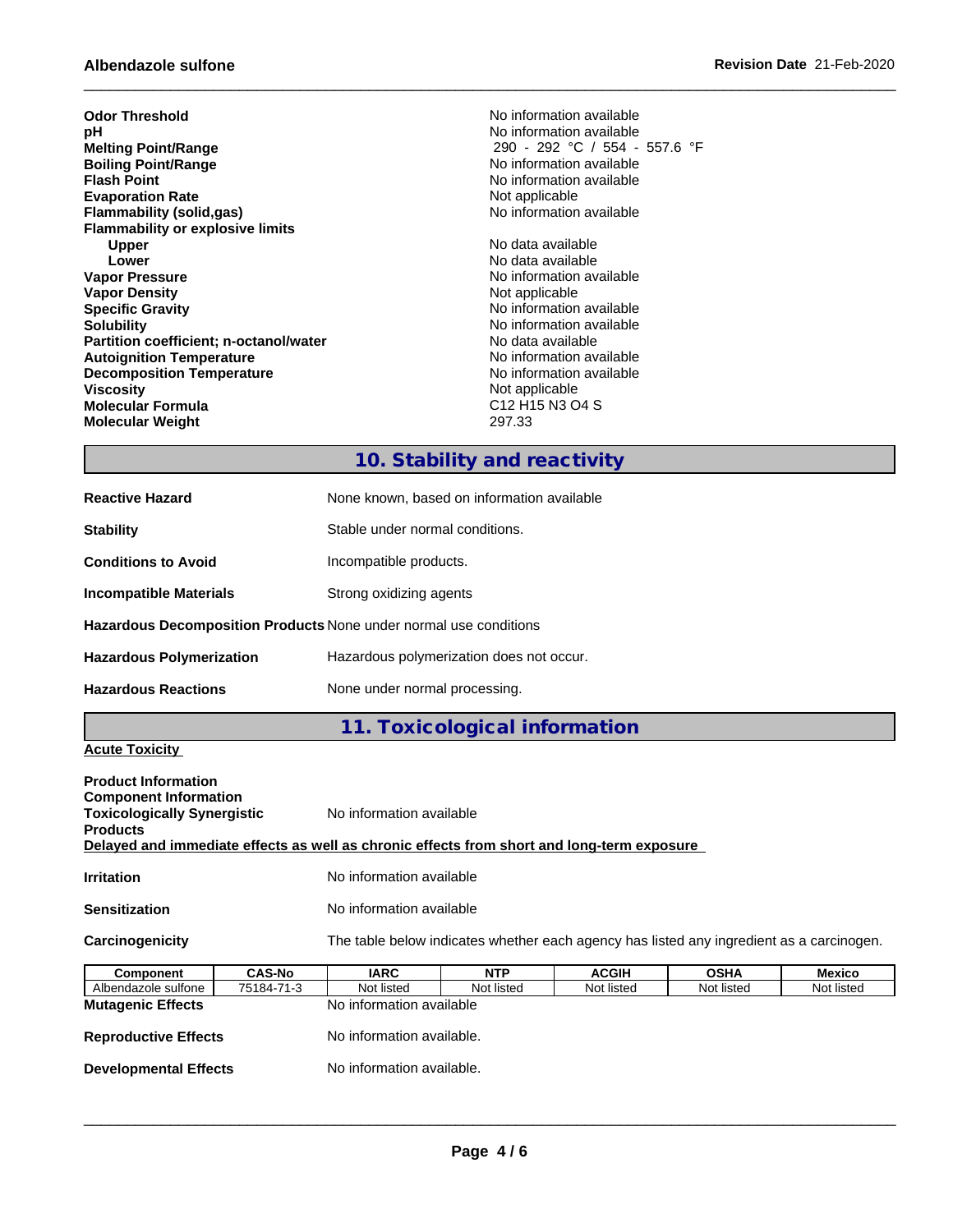| <b>Teratogenicity</b>                                                  | No information available.                                      |
|------------------------------------------------------------------------|----------------------------------------------------------------|
| <b>STOT - single exposure</b><br><b>STOT - repeated exposure</b>       | None known<br>None known                                       |
| <b>Aspiration hazard</b>                                               | No information available                                       |
| Symptoms / effects, both acute and No information available<br>delayed |                                                                |
| <b>Endocrine Disruptor Information</b>                                 | No information available                                       |
| <b>Other Adverse Effects</b>                                           | The toxicological properties have not been fully investigated. |
|                                                                        | 12. Ecological information                                     |
| <b>Ecotoxicity</b><br>Do not empty into drains.                        |                                                                |

| <b>Persistence and Degradability</b> | No information available                                                            |
|--------------------------------------|-------------------------------------------------------------------------------------|
| <b>Bioaccumulation/ Accumulation</b> | No information available.                                                           |
| <b>Mobility</b>                      | No information available.                                                           |
|                                      | 13. Disposal considerations                                                         |
| Waste Disposal Methods               | Chemical waste generators must determine whether a discarded chemical is classified |

| Waste Disposal Methods | Chemical waste generators must determine whether a discarded chemical is classified as a |
|------------------------|------------------------------------------------------------------------------------------|
|                        | hazardous waste. Chemical waste generators must also consult local, regional, and        |
|                        | national hazardous waste regulations to ensure complete and accurate classification.     |
|                        |                                                                                          |

| 14. Transport information |                            |  |  |  |
|---------------------------|----------------------------|--|--|--|
| <b>DOT</b>                | Not regulated              |  |  |  |
| $TDG$                     | Not regulated              |  |  |  |
| <b>IATA</b>               | Not regulated              |  |  |  |
| <b>IMDG/IMO</b>           | Not regulated              |  |  |  |
|                           | 15. Regulatory information |  |  |  |

## **United States of America Inventory**

| Component                      | <b>CAS-No</b>      | <b>TSCA</b> | <b>TSCA</b><br><b>\ Inventory notification -</b><br><b>Active/Inactive</b> | <b>TSCA</b><br>- EPA Regulatory<br><b>Flags</b> |
|--------------------------------|--------------------|-------------|----------------------------------------------------------------------------|-------------------------------------------------|
| $\cdot$<br>Albendazole sulfone | 710<br>:184-<br>н. |             |                                                                            |                                                 |

#### **Legend:**

**TSCA** - Toxic Substances Control Act, (40 CFR Part 710) X - Listed

'-' - Not Listed

**TSCA 12(b)** - Notices of Export Not applicable

## **International Inventories**

Canada (DSL/NDSL), Europe (EINECS/ELINCS/NLP), Philippines (PICCS), Japan (ENCS), Australia (AICS), China (IECSC), Korea (ECL).

| Component                | <b>CAS-No</b>                          | <b>DSL</b> | <b>NDSL</b> | <b>EINECS</b> | <b>PICCS</b> | <b>ENCS</b> | AIC. | <b>IECSC</b> | <b>KECL</b> |
|--------------------------|----------------------------------------|------------|-------------|---------------|--------------|-------------|------|--------------|-------------|
| .<br>Albendazole sulfone | 75184-<br>$\rightarrow$<br>$\sim$<br>. |            |             |               |              |             |      |              |             |

## **U.S. Federal Regulations**